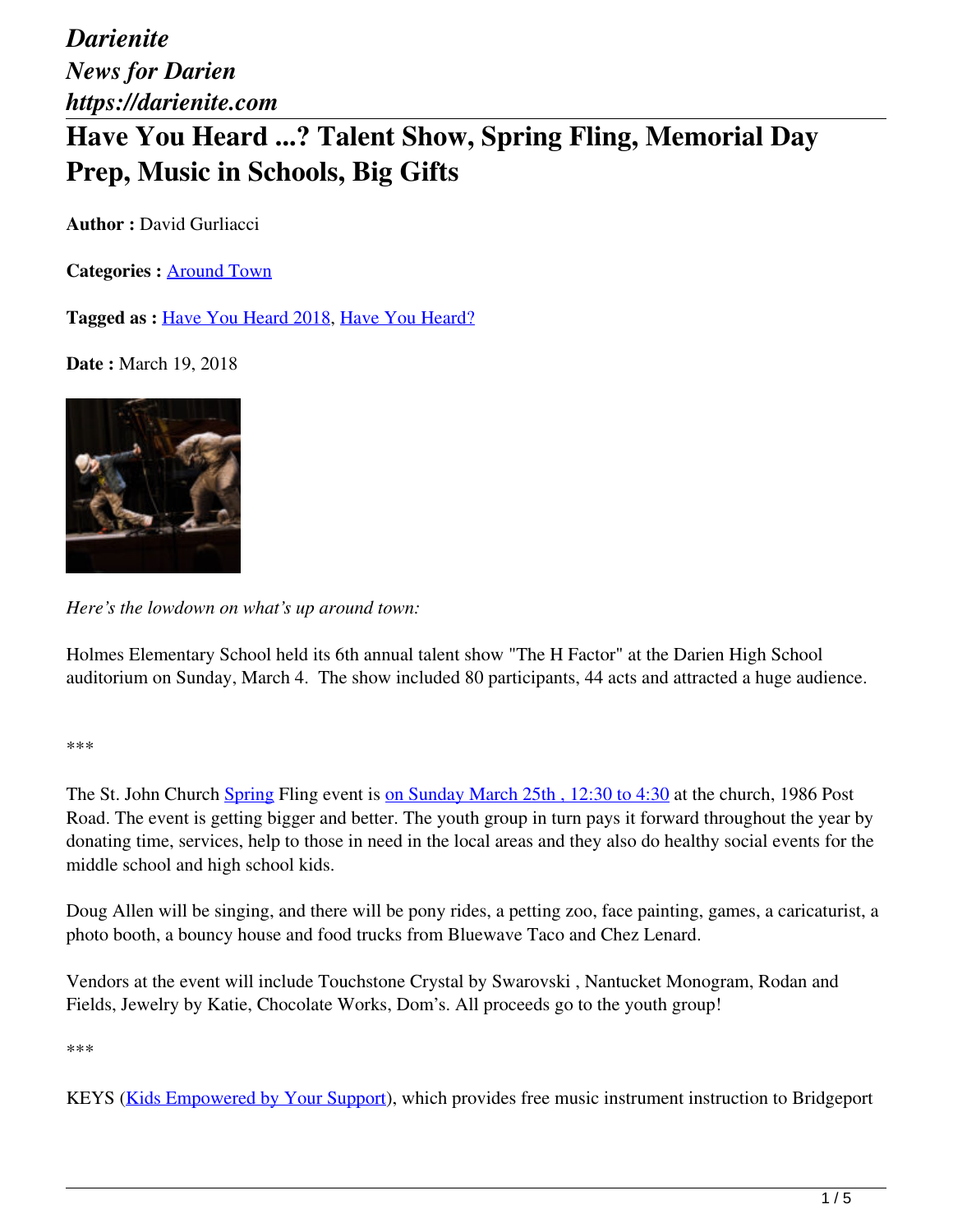students has named Darien resident Bill Durkin to the organization's Board of Directors.

Bill is past president of the Fairfield County Bar Association and member of the Association's Board of Directors. He is managing partner of the law firm Diserio Martin O'Connor & Castiglioni, LLP, specializing in corporate law and commercial real estate.

He advises clients in mergers and acquisitions, equity and debt financings, and general business matters, and represents owners, lenders and tenants in commercial real estate transactions.

He previously served as the chair of the Board of Trustees of the Brunswick School in Greenwich. He is also a former trustee of the Darien Library and Stamford Symphony.

Bill currently serves as board member and finance chair of the Talmadge Hill Community Church. He resides in Darien with his wife, Martha.

KEYS' mission is to bring one-to-one instrument lessons and group music instruction to underserved innercity children in Bridgeport who have no other access to this empowering life experience. For more information, email KEYS Assistant Executive Director, Laurie Bradbury at **aed@keysmusic.org**.

\*\*\*

\*\*\*

\*\*\*

### *An announcement from the Darien Monuments and Ceremonies Commission:*

If your organization participates or wishes to participate in the 2018 Darien Memorial Day Parade, the Darien Monuments and Ceremonies Commission requires you to update your contact information.

Specifically, we need your organization name, current contact name of the person who will handle communications, this person's email, mailing address and phone number. **Please send this information to**  06820mayparade@gmail.com **by March 31.** 

We are looking forward to another successful Parade, and Memorial Day Ceremony following the Parade at the monument in Spring Grove Veterans Cemetery. Thank you in advance for your cooperation in sending this information. This will ensure that your organization is included in all mailings and notifications.

\*\*\*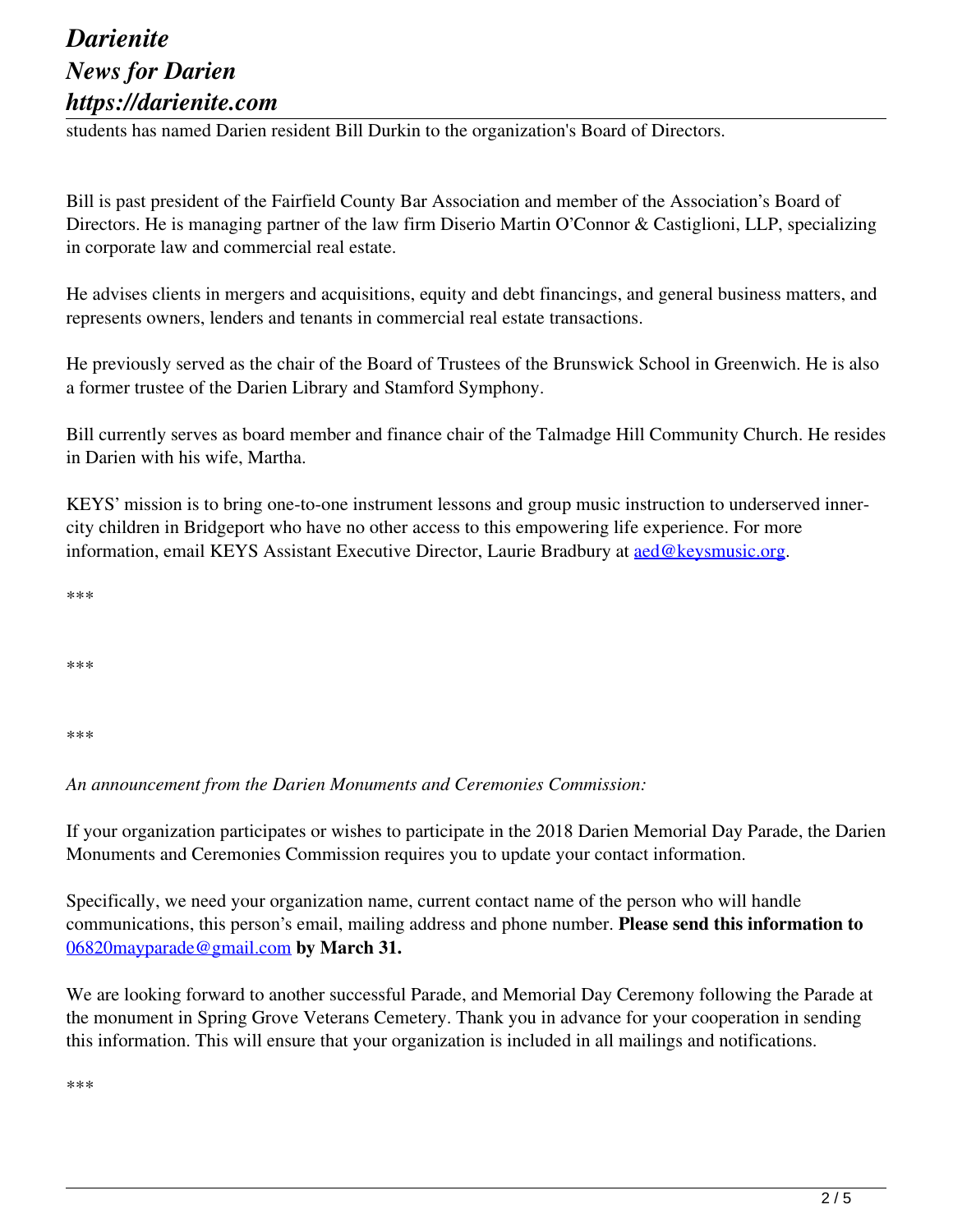\*\*\*

Did you know that at Stamford Symphony Orchestra's Sunday afternoon concerts, kids 17 and under get in for free? There's a concert coming up April 22. From the symphony's website:

> Young people are always special guests at the Stamford Symphony. Tickets for the Stamford Symphony's Sunday afternoon Orchestra Classics concerts are free for anyone under 18, one ticket per accompanying adult.

Kids are invited to attend **MusiKids**, our pre-concert interactive program that starts at 2pm in the upstairs lobby of the Palace theatre. Although all are welcome, we recommend *MusiKids* for children 7 - 12.

*Kids come FREE* tickets may be purchased from the Palace Theatre box office in person or by phone at 203.325.4466. Sorry, it is not possible to order *Kids Come FREE* tickets online.

\*\*\*

\*\*\*

Person-to-Person received a \$400,000 grant from the Steven & Alexandra Cohen Foundation to support the new P2P Mobile Food Pantry in Stamford.

Noting that there is a high rate of food insecurity in Stamford, P2P Executive Director Ceci Maher says that giving more people the opportunity to select free grocery items – including fresh produce, dairy items, meat and poultry, and canned goods – will help address that need.

"We will be able to serve more residents of the city than we can currently accommodate in our Darien office, up to 40 additional families daily, with casework counseling and emergency financial assistance.

This also increases our collaboration with partner agencies in Stamford, at which the Mobile Food Pantry will be stationed during the week, and makes our services and programs available to people right in their own neighborhoods."

Maher says that the Mobile Food Pantry is, essentially, 'P2P on Wheels' because it allows the agency to deliver its services where they are needed most. "The support from the Cohen Foundation is invaluable and demonstrates once again its commitment to funding initiatives that benefit individuals and families who are struggling to make ends meet."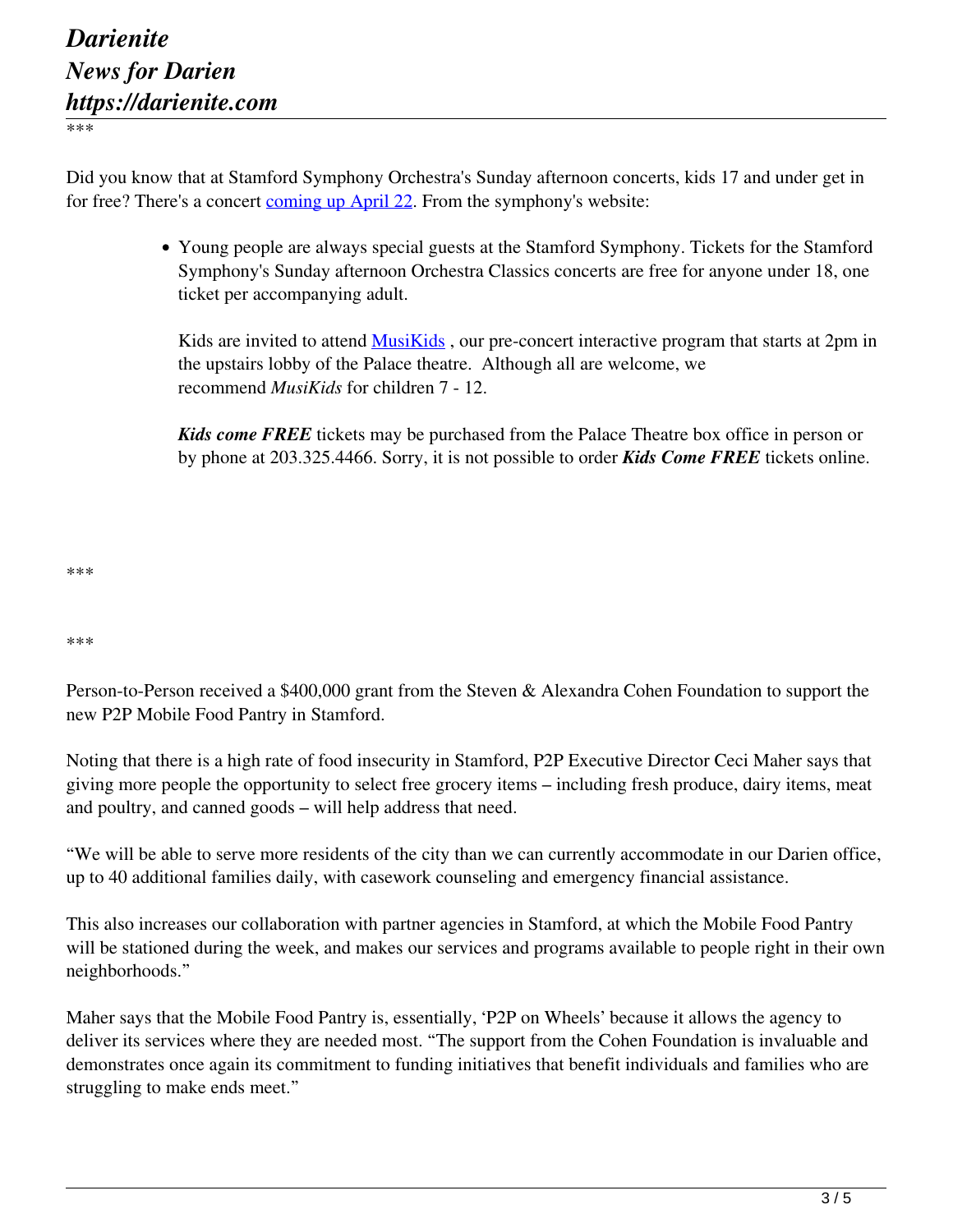The Cohen Foundation has been a longstanding and generous supporter of P2P, providing funding for the agency's 2013 expansion into Norwalk, underwriting the purchase of a new box truck in 2016 and now making this grant for the Mobile Food Pantry.

\*\*\*

Thanks in part to a generous donation by Darien-based Ring's End Inc, children are tinkering, creating and making all school year long at Norwalk's Stepping Stones Museum for Children.

The wildly-popular Mega Making exhibit returned to the museum in September, blending learning and play in a unique, hands-on manner that celebrates the creativity in our children.

Featured at Stepping Stones during the summer months in 2015 and 2016, the expanded, new-and-improved Mega Making experience is being hosted until Labor Day during this stint at the museum to allow school groups to put their students' building and making skills to the test during school visits.

Ring's End is the primary sponsor, and support was also received from First County Bank.

"Stepping Stones Museum is a wonderful asset to the community that we are proud to support," said David Campbell, president and chief executive officer at Ring's End, Inc. "It's great to see children using real materials and tools and taking a hands-on approach to learning in the Mega Making exhibit."

Mega Making was designed by Stepping Stones to celebrate creativity in all children. The *Mega Making* experience is organized into a four main areas:

- Art
- Textile
- Construction/Woodworking
- Book Nook/Future Ideas

Helpful staff members will be there to lend a hand, whether it's working a needle and thread for the first time, practicing using wrenches and screwdrivers, taking a part a used computer keyboard, tinkering with batteries and buzzers or picking out the perfect artist medium.

"We want to lay the foundation for lifelong curiosity and innovation," said Kim Kuta Dring, Director of Learning and Experience. "Making is a learning process. When children and families create something using real materials and tools, they gain a huge sense of accomplishment and confidence. They also learn that mistakes are part of the creative process."

Making, at its core, is the act of creating something. The current "Maker Movement" in the United States is working to inspire students to become creators of learning rather than passive consumers of learning.